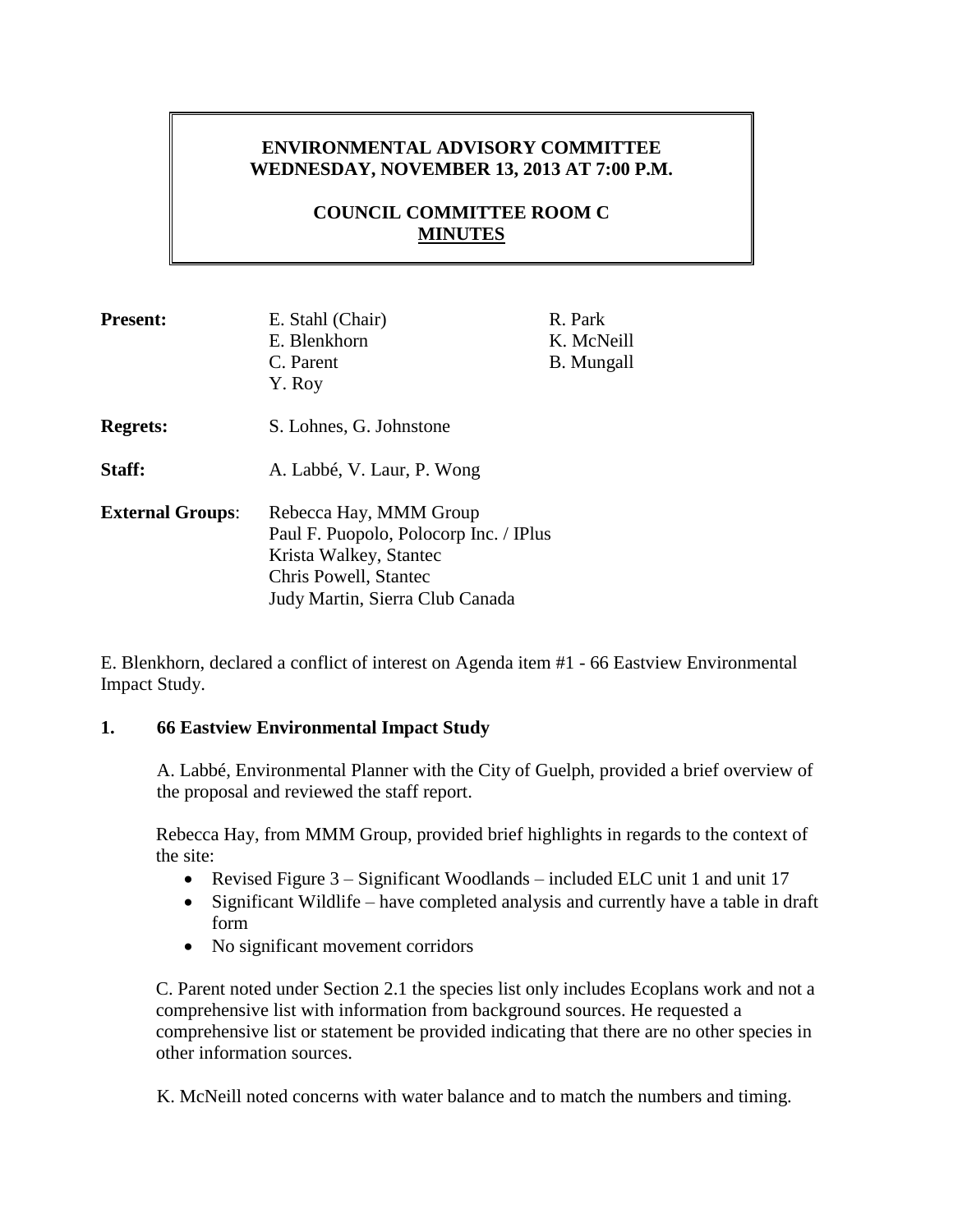C. Parent noted on page 24, Schedule 8 - Trails – The City should not encourage trails through the Provincially Significant Wetland.

E. Stahl expressed concern with wetland water balance. She noted she wanted to see additional detail on how it can be maintained (i.e. water levels, conditions (dry year/wet year), infiltration/timing etc.)

The floor was opened to delegations.

## *Delegation:*

Judy Martin, with Sierra Club Canada noted the following concerns:

- Tree Replacement  $-3:1$  is not enough for tree replacement. Should be requiring calliper replacement for trees removed
- Buffers there should not be any encroachment in the buffer. Don't let the minimal buffer be impacted
- Need more detail/rationale as to how the buffer was determined in the report.

EAC noted the written comments submitted by Nature Guelph on November  $7<sup>th</sup>$ . 2013.

Moved by K. McNeill and seconded by Y. Roy

"That the Environmental Advisory Committee conditionally support the Environmental Impact Study prepared by MMM, with the following conditions:

- 1. Rationale for recommended buffer widths;
- 2. The limits of the Significant Woodland and Significant Wildlife Habitat through the provision of a revised Figure 3 and the completion of a SWH screening assessment;
- 3. Addition text with respect to wetland water balance;
- 4. Consideration to the tree compensation plan beyond 3:1;
- 5. Consideration of reducing the encroachment into the buffer; and
- 6. That an Environmental Implementation Report be completed based on an agreed upon terms of reference and including wetland water balance & stormwater management plan, biological monitoring protocols and baseline data; trail alignment and design details; detailed tree conservation plan; restoration/ enhancement plans for buffers; invasive & species management; design of education and stewardship materials."

# **Motion Carried**

*1 member abstained*

R. Park, declared a conflict of interest on Agenda item  $#2 - 150$  Wellington Street Environmental Impact Study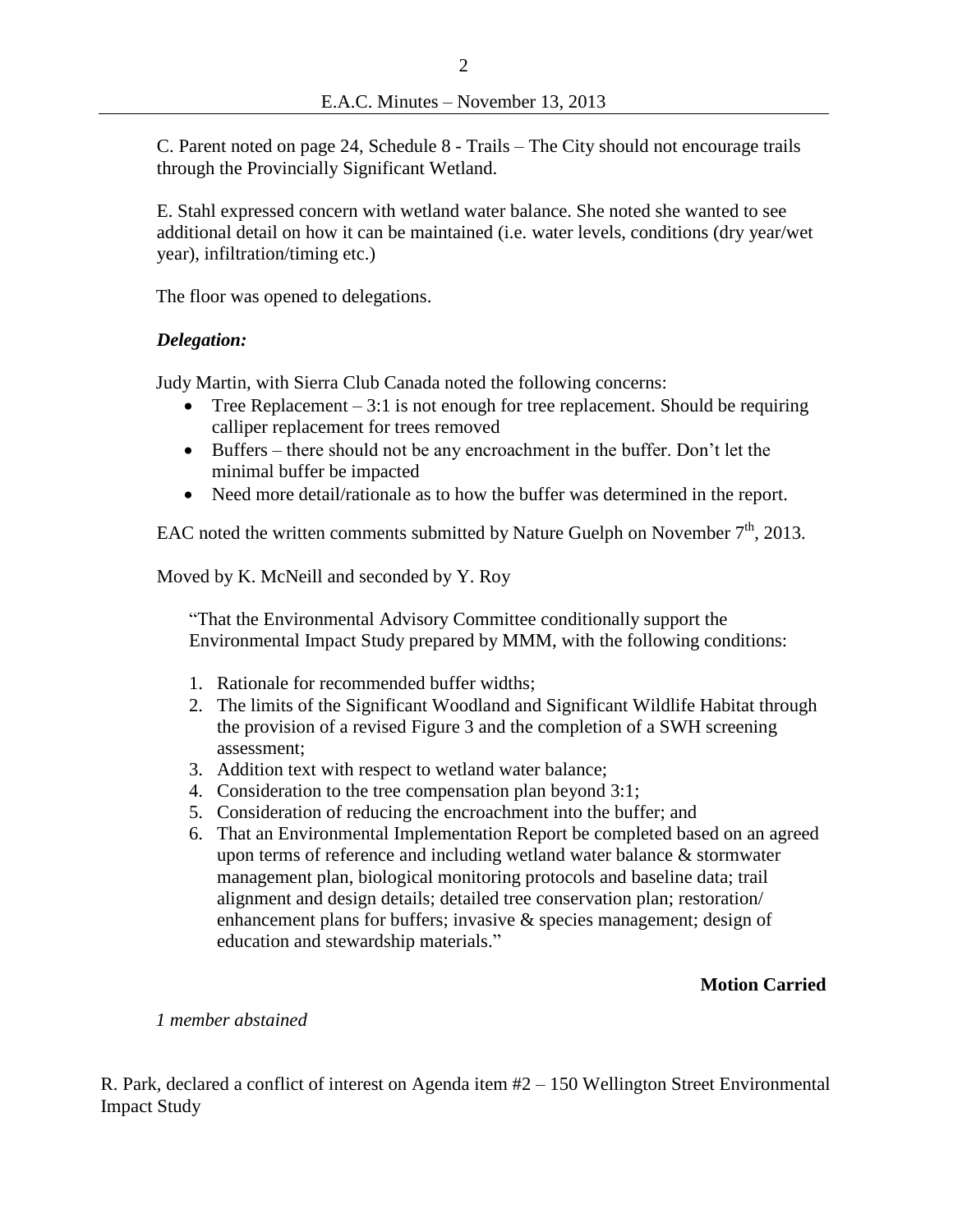# **2. 150 Wellington Street Environmental Impact Study**

A. Labbé, Environmental Planner with the City of Guelph, provided a brief overview of the proposal and reviewed the staff report.

Krista Walkey, from Stantec, advised the site is currently vacant and the application is to permit an 18 storey mixed use building. There is also a green roof – 70% of the site.

Chris Powell, from Stantec, advised on the following:

- There are no significant natural heritage features on the subject site.
- There will be an oil-grit separator installed where there currently isn't one.
- Green roof component.
- Landscaping plan about 44 trees is proposed to be planted at grade. Approximate ratio is 2:1 not 3:1. The 2:1 ratio combined with the green roof should be sufficient.
- No stormwater implications to salt, but alternatives can be looked at.

General discussion took place and the consultant was available to respond to questions.

C. Parent Noted the following:

- Section 8.2.2.1 & 8.2.2.2 2 paragraphs on Bird Strikes looking for elaboration on the basis of this information. Recommend to incorporate design measures to reduce potential bird strikes.
- Page 94, last bullet point Strengthen the Recommendation to indicate measures be taken to implement measures to reduce bird strikes.

The EAC reviewed email correspondence submitted by Judy Martin, Regional Representative, Sierra Club Canada dated November 13, 2013.

Moved by E. Blenkhorn and seconded by Y. Roy

"That the Environmental Advisory Committee support the Environmental Impact Study prepared by Stantec Consulting Ltd."

# **Motion Carried**

*1 member abstained*

# **3. Approval of Minutes from October 09, 2013**

Moved by B. Mungall and seconded by C. Parent –

"To accept the minutes as printed.

**Motion Carried -Unanimous-**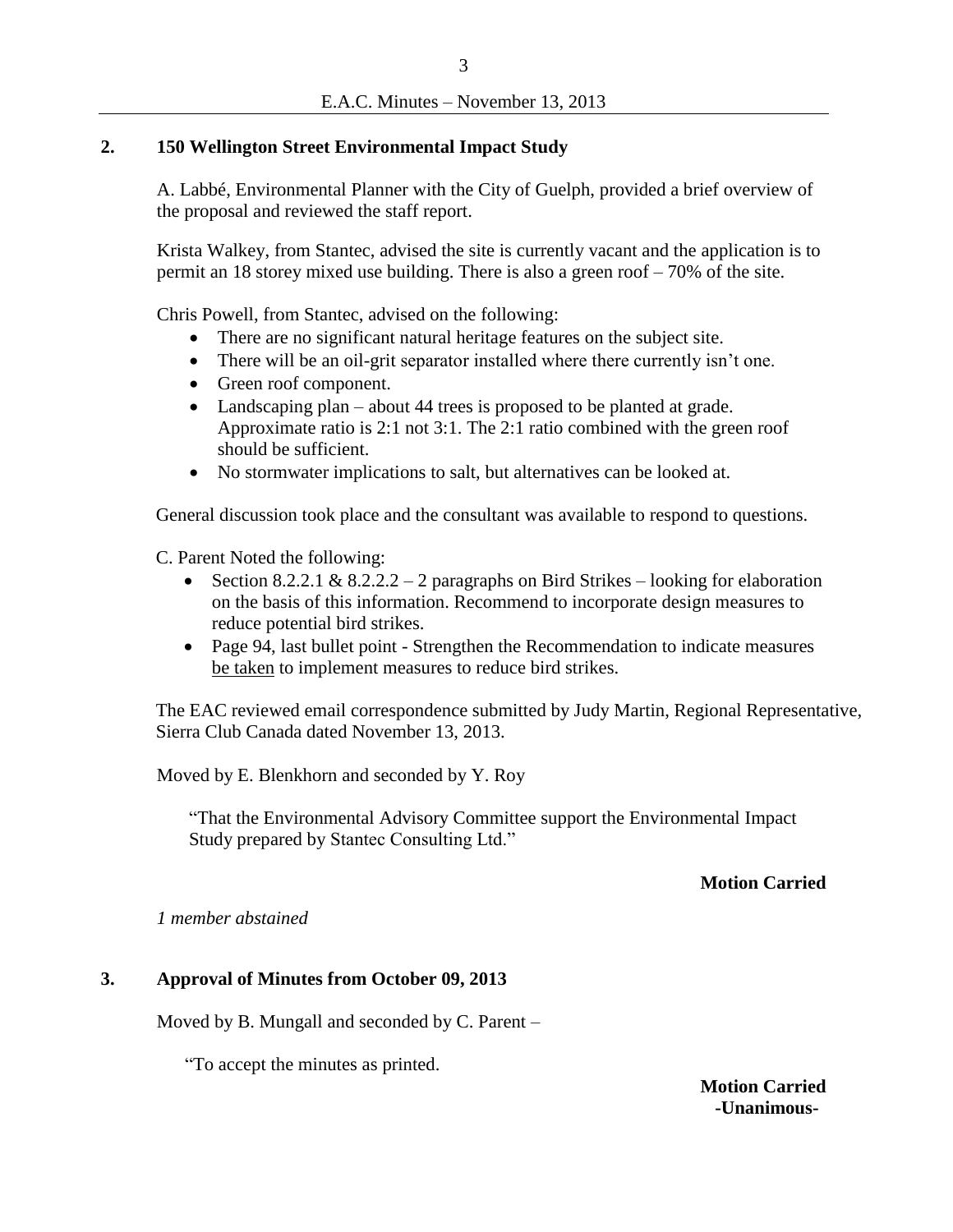### **4. Correspondence and Information**

A. Labbé distributed the ToR for an EIR for Pergola Phase II.

#### **5. Other Business**

#### **a) EIS ToR Guideline – Feedback from EAC and Next Steps**

A. Labbé asked for feedback from EAC on the EIS ToR Guideline. A. Labbé advised technical appendices are currently being worked on.

EAC members to provide comments to P. Wong by next Friday.

### **b) Inquiry to Staff and EAC Re: Stormwater Management Pond (SWMP) Remediation – Information from staff and discussion**

A. Labbé reviewed the email inquiry dated Sept 04, 2013 from Dr. Dennis and Mrs. Murr and noted the following:

- Has discussed the inquiry with City Engineering to ask how the City approaches stormwater management pond (SWMP) remediation.
- Noted the recently released Terms of Reference online referred to in the inquiry, is for the Stormwater Funding Study, which is being initiated and a Stakeholders Advisory Group is being formed.
- Reported that the City does perform SWMP remediation, however there were no ponds remediated in 2013.
- The City's Stormwater Management Facility Inventory, Assessment and Maintenance Needs Plan (2008) has been implemented since 2008. It includes a checklist to be completed prior to remediation. The inquiry sent in to EAC emphasizes that the checklist does not include baseline data collection for wildlife.
- Staff clarified that the City does address wildlife rescue and relocation during SWMP remediation.
- Provided an example (SWMP 106) where Wildlife Collector's permits from the MNR were obtained in order to undertake a rescue/relocation.
- Advised that the Stormwater Management Facility Inventory, Assessment and Maintenance Needs Plan (2008) is being updated in 2014.

EAC reviewed the information and discussion took place. EAC agreed to review the document entitled "Stormwater Management Facility, Inventory, Assessment and Maintenance Needs Plan Final Report" dated October 2008 on line.